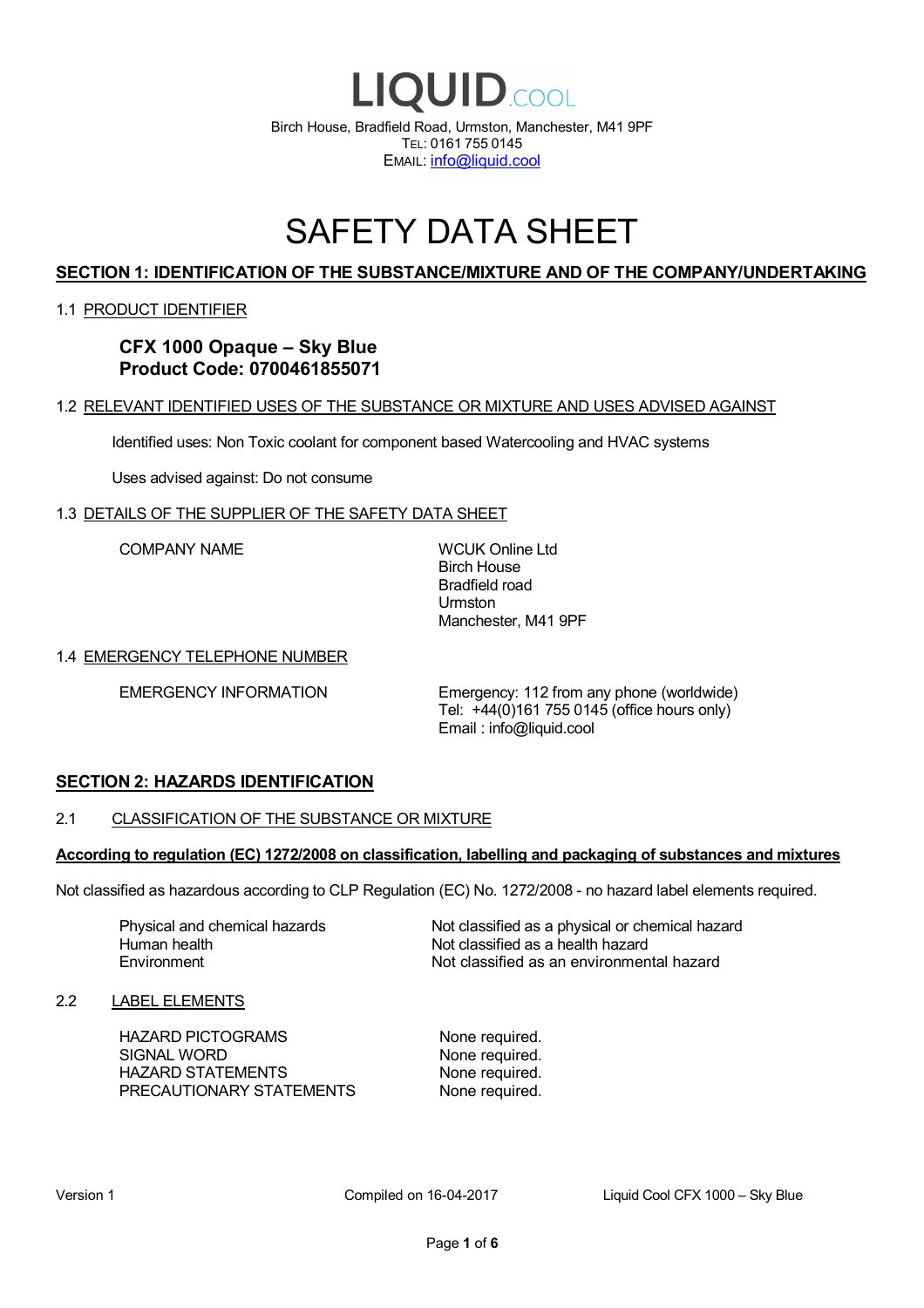

Birch House, Bradfield Road, Urmston, Manchester, M41 9PF TEL: 0161 755 0145 EMAIL: info@liquid.cool

#### 2.3 OTHER HAZARDS.

Not applicable.

# **SECTION 3: COMPOSITION / INFORMATION ON INGREDIENTS**

Listed in order of concentration, all ingredients classified as non-toxic.

| <b>Component - Ultra PURE Distilled Water</b><br>Concentration | 78-90%   |
|----------------------------------------------------------------|----------|
| CAS No.                                                        | 732-18-5 |
|                                                                |          |

| Component - Monoethylene glycol (ethane-1, 2-diol) inc DeTox™<br>Concentration | 10-22%    |
|--------------------------------------------------------------------------------|-----------|
| EC No.                                                                         | 203-473-3 |
| CAS No.                                                                        | 107-21-1  |

| Component - 1,2-Benzisothiazolin-3-one<br>Concentration | $0.2 - 1.0\%$ |
|---------------------------------------------------------|---------------|
| CAS No.                                                 | 2634-33-5     |

The classification listed for monoethylene glycol above is that which is listed, according to Regulation (EC) No. 1272/2008 (CLP) for neat monoethylene glycol. However, the monoethylene glycol present in this mixture is rendered non-toxic (as determined by an EPA certified laboratory) upon the addition of our labs patented DeTox™ additive.

#### **SECTION 4: FIRST AID MEASURES**

| 4.1 | DESCRIPTION OF FIRST AID MEASURES<br><b>GENERAL INFORMATION</b> | When safe to do so remove the person from the source of<br>exposure giving consideration as to whether this may cause<br>discomfort.                                                                  |
|-----|-----------------------------------------------------------------|-------------------------------------------------------------------------------------------------------------------------------------------------------------------------------------------------------|
|     | <b>INGESTION</b>                                                | Move the affected person to fresh air and keep warm in a<br>position comfortable for breathing. Rinse mouth thoroughly with<br>water. Get medical attention if any discomfort continues.              |
|     | <b>INHALATION</b>                                               | Move the affected person to fresh air.                                                                                                                                                                |
|     | EYE CONTACT                                                     | Rinse immediately with plenty of water. Remove any contact<br>lenses and open eyelids wide apart. Continue to rinse for at<br>least 15 minutes. Get medical attention if any discomfort<br>continues. |
|     | <b>SKIN CONTACT</b>                                             | Remove contaminated clothing immediately and wash skin with<br>soap and water                                                                                                                         |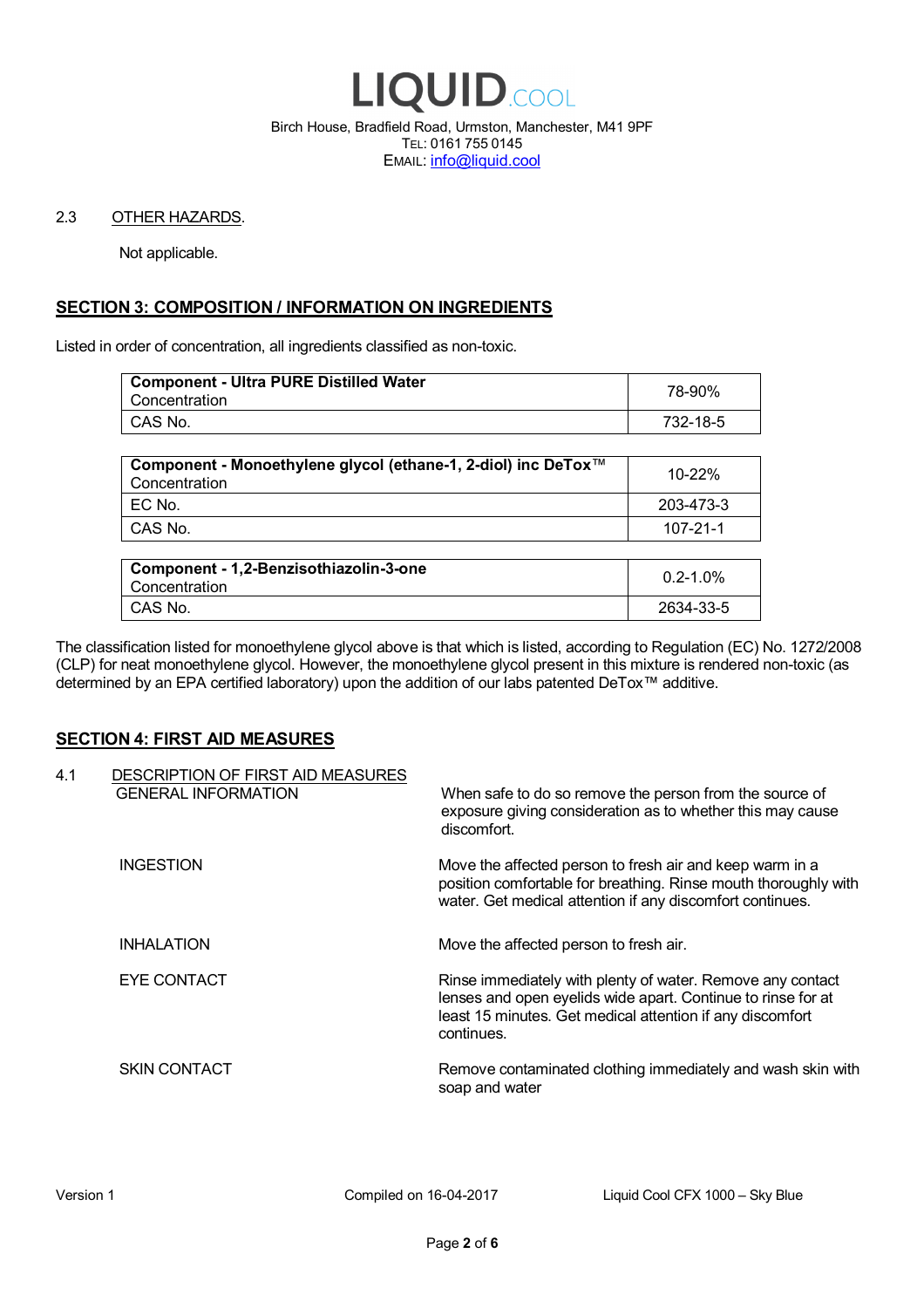

EMAIL: info@liquid.cool

#### **SECTION 5: FIRE FIGHTING MEASURES**

#### 5.1 EXTINGUISHING MEDIA

Material will not burn. Substance is non-combustible; use agent most appropriate to extinguish surrounding fire.

#### 5.2 SPECIAL HAZARDS ARISING FROM THE SUBSTANCE OR MIXTURE

None determined.

### **SECTION 6: ACCIDENTAL RELEASE MEASURES**

#### 6.1 PERSONAL PRECAUTIONS, PROTECTIVE EQUIPMENT AND EMERGENCY PROCEDURES

Wash skin with soap and water.

#### 6.2 ENVIRONMENTAL PRECAUTIONS

Do not discharge into drains, water courses or onto the ground.

#### 6.3 METHODS AND MATERIALS FOR CONTAINMENT AND CLEANING UP

Absorb spillage with damp, non-combustible material, then lush the contaminated area with water.

#### **SECTION 7: HANDLING AND STORAGE**

7.1 HANDLING

No special measures necessary.

#### 7.2 CONDITIONS FOR SAFE STORAGE, INCLUDING ANY INCOMPATIBILITIES

Store in distributed container, with induction seal intact (where applicable), keep out of reach of children and not in direct sunlight to preserve up to the maximum storage time stated below.

Storage stability: Storage period: 36 months

# **SECTION 8 EXPOSURE CONTROLS / PERSONAL PROTECTION**

8.1 Specific end uses:

Ingredients with occupational exposure limits to be monitored: Not applicable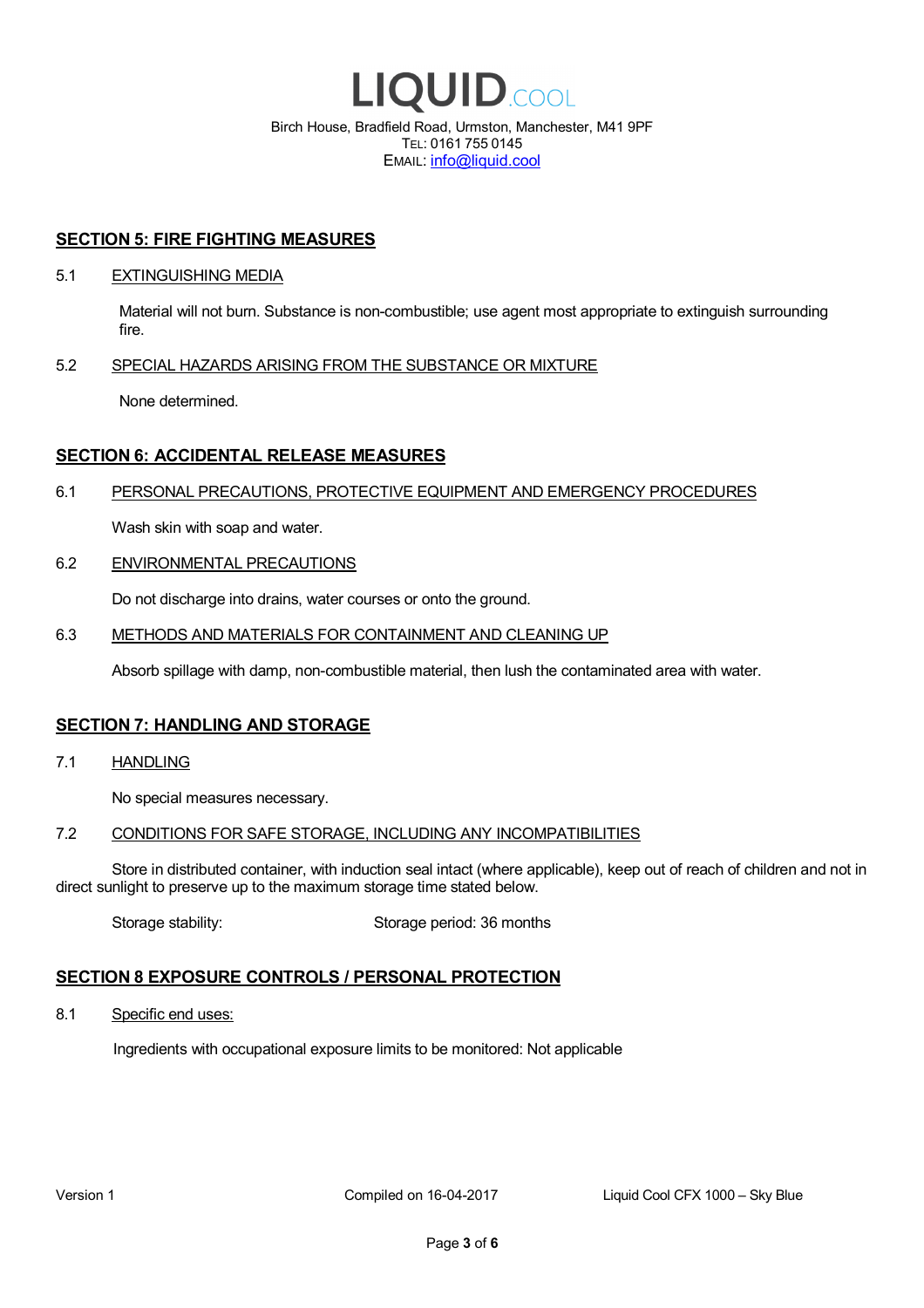# LIQUID.COOL

Birch House, Bradfield Road, Urmston, Manchester, M41 9PF TEL: 0161 755 0145 EMAIL: info@liquid.cool

#### 8.2 EXPOSURE CONTROLS

Respiratory Protection **None required.**<br>
Hand Protection **None required.** Eye Protection **None required.** Body protection None required.

Exposure Controls **Exposure Controls** No exposure controls necessary. None required.

# **SECTION 9: PHYSICAL AND CHEMICAL PROPERTIES**

#### 9.1 INFORMATION ON BASIC PHYSICAL AND CHEMICAL PROPERTIES

FORM Liquid COLOUR Blue BOILING POINT FLAMMABILTY **DENSITY** SOLUBILTY IN WATER

pH<br>
DDOUR
20°C)
2000UR
2000UR
2000UR
2000UR Non-pungent but characteristic aroma 100°C Product is not classified as flammable 1.04 - 1.15 (g/cm3) Soluble in water

#### 9.2 OTHER INFORMATION

Not determined.

# **SECTION 10: STABILITY AND REACTIVITY**

10.1 REACTIVITY

There are no known reactivity hazards associated with this product.

10.2 CHEMICAL STABILITY

Stable at normal conditions when used as recommended

10.3 POSSIBILITY OF HAZARDOUS REACTIONS

Not applicable

10.4 CONDITIONS TO AVOID

None known.

#### 10.5 INCOMPATIBLE MATERIALS

Strong acids, strong alkalis and strong oxidising agents.

# 10.6 HAZARDOUS DECOMPOSITION PRODUCTS

No known hazardous decomposition products.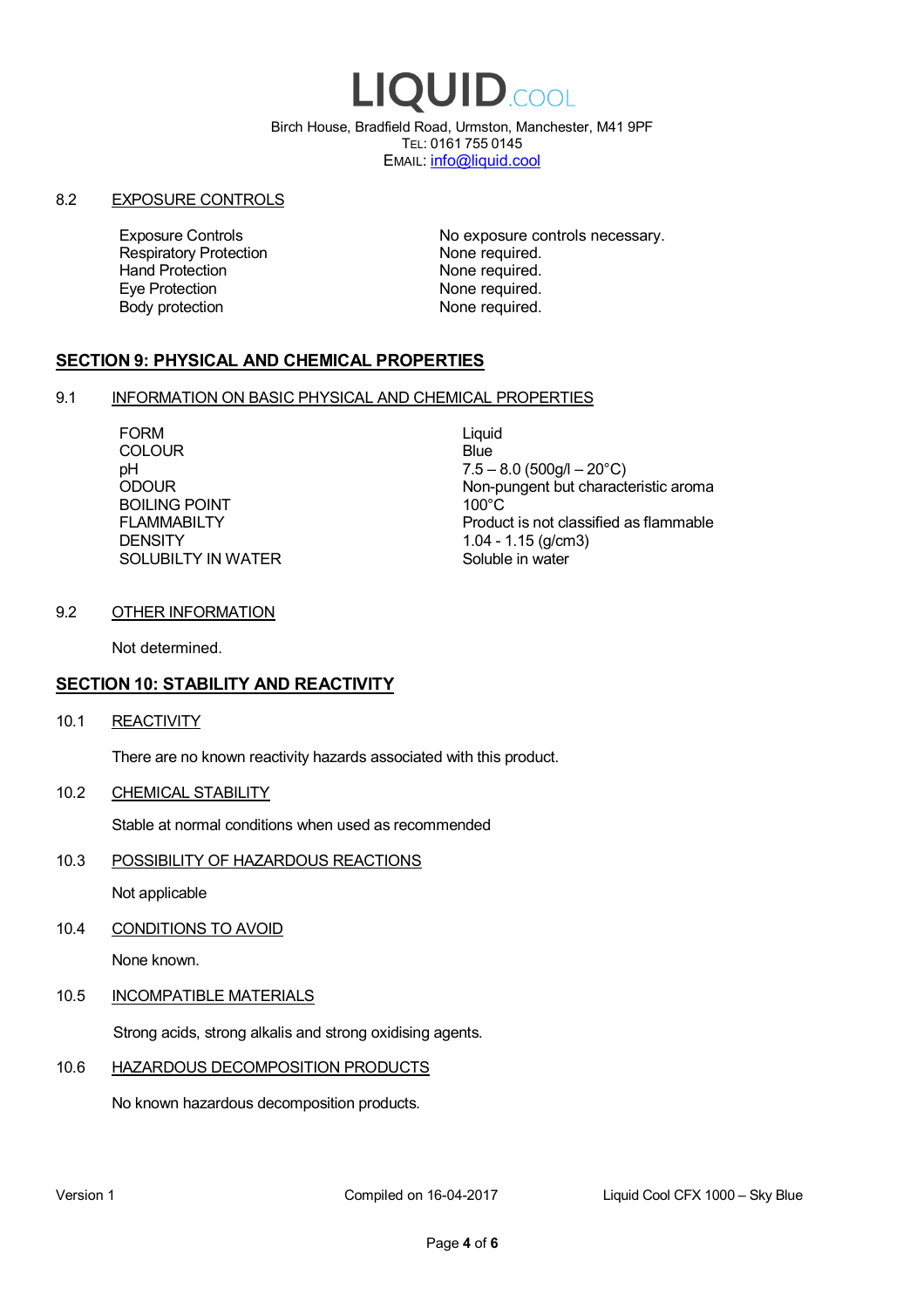LIQUID.COOL Birch House, Bradfield Road, Urmston, Manchester, M41 9PF TEL: 0161 755 0145 EMAIL: info@liquid.cool

# **SECTION 11: TOXICOLOGICAL INFORMATION**

#### 11.1 INFORMATION ON TOXICOLOGICAL EFFECTS

Irritant effect on eves: Non Irritant (rabbit) Irritant effect on skin: Non-irritant (rabbit)

Acute oral toxicity: The addition of our patented DeTox™ additive to monoethylene glycol results in a mixture that is classified as non-toxic with an LD50, oral, rat >15,000 mg/kg bw..

#### **SECTION 12: ECOLOGICAL INFORMATION**

12.1 TOXICITY LC50, 96 hours, fish: EC50, 48 hours, daphnia magna: EC50, 96 hours, aquatic plants:

>100 mg/L - not classified harmful to fish >100 mg/L - not classified harmful to daphnia >100 mg/L - not classified as harmful to plants

#### 12.2 PERSISTENCE AND DEGRADABILITY

This product is readily biodegradable (90% over 10 days)

12.3 BIOACCUMULATIVE POTENTIAL

Will not bio-accumulate. Partition coefficient - not determined

12.4 MOBILITY IN SOIL

Product is mobile in soil as it is water soluble.

# **SECTION 13: DISPOSAL CONSIDERATIONS**

13.1 WASTE TREATMENT METHOD Dispose in accordance with Local Waste Disposal Authority EWC no:070101

Container is made from Polyethylene Terephthalate (PET) and is domestically recycling.

#### **SECTION 14: TRANSPORT INFORMATION**

|           | <b>TRANSPORT CLASS</b>            | Classified as non-dangerous goods for transport.                                     |
|-----------|-----------------------------------|--------------------------------------------------------------------------------------|
| 14.1      | UN NUMBER                         | Product not hazardous for transport - no information required                        |
| 14.2      | PROPER SHIPPING NAME              | Product not hazardous for transport - no information required                        |
| 14.3      | <b>TRANSPORT HAZARD CLASS(ES)</b> | Product not hazardous for transport - no information required                        |
| 14.4      | <b>PACKING GROUP</b>              | Product not hazardous for transport - no information required                        |
| 14.5      | ENVIRONMETAL HAZARDS              | Product not classed as an environmentally hazardous substance<br>or marine pollutant |
| Version 1 | Compiled on 16-04-2017            | Liquid Cool CFX 1000 - Sky Blue                                                      |